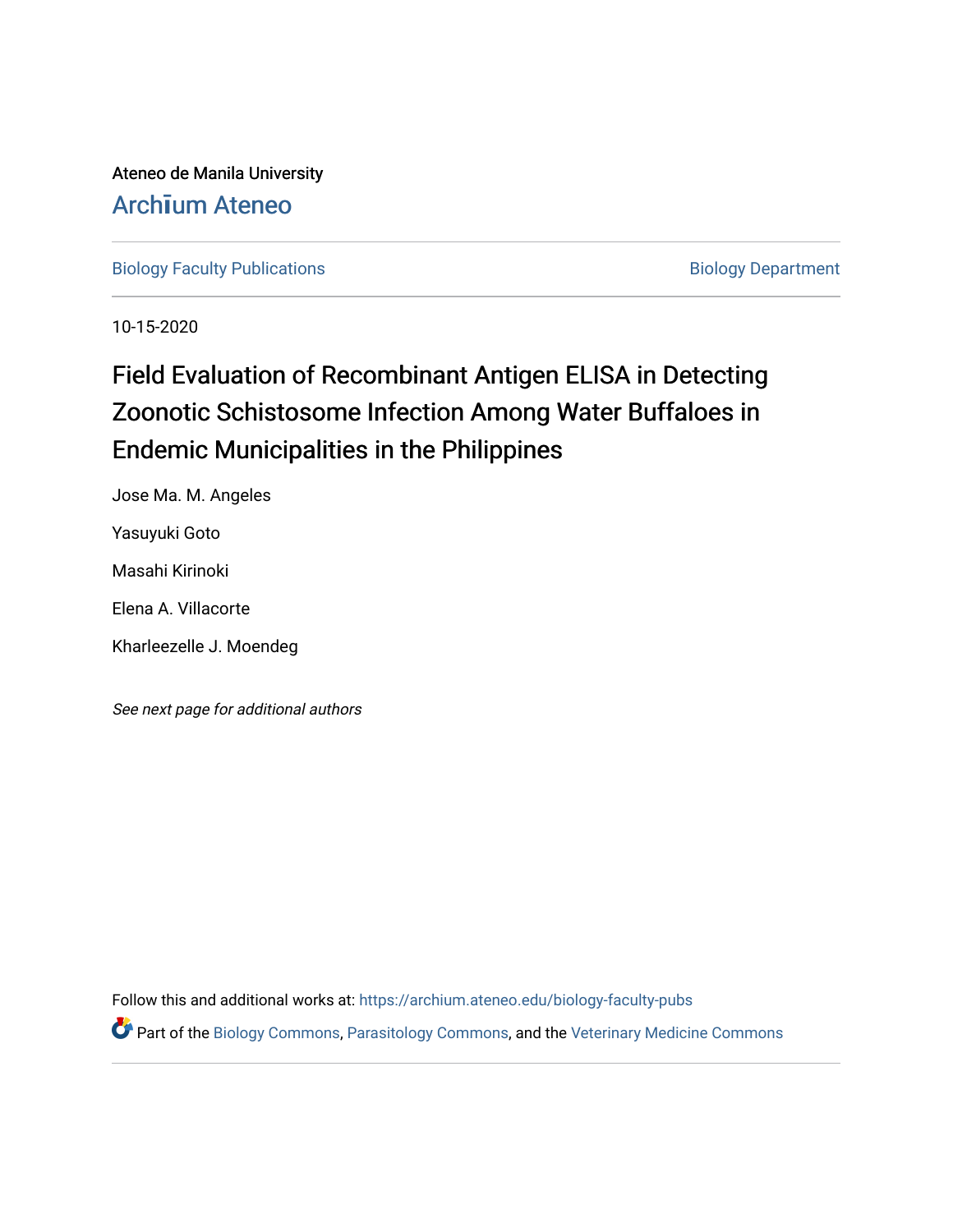# Authors

Jose Ma. M. Angeles, Yasuyuki Goto, Masahi Kirinoki, Elena A. Villacorte, Kharleezelle J. Moendeg, Pilarita T. Rivera, Yuichi Chigusa, and Shin-ichiro Kawazu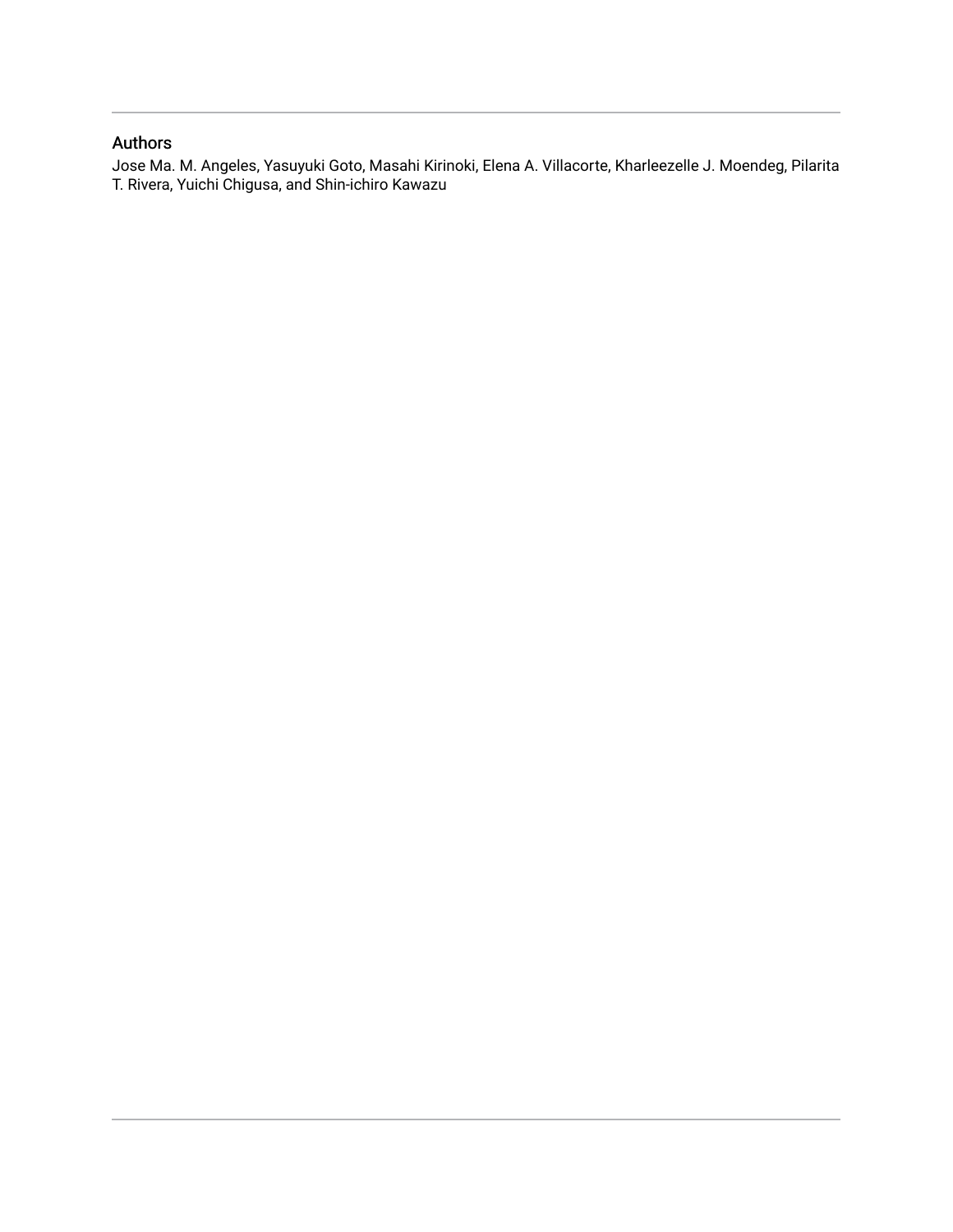



# Field Evaluation of Recombinant Antigen ELISA in Detecting Zoonotic [Schistosome Infection Among Water](https://www.frontiersin.org/articles/10.3389/fvets.2020.592783/full) Buffaloes in Endemic Municipalities in the Philippines

Jose Ma. M. Angeles 1,2\*, Yasuyuki Goto 3, Masashi Kirinoki 4, Elena A. Villacorte 1, Kharleezelle J. Moendeg $^{\mathrm{2.5}}$ , Pilarita T. Rivera  $^{\mathrm{1}}$ , Yuichi Chigusa $^{\mathrm{4}}$  and Shin-ichiro Kawazu $^{\mathrm{2}}$ 

*<sup>1</sup> Department of Parasitology, College of Public Health, University of the Philippines, Manila, Philippines, <sup>2</sup> National Research Center for Protozoan Diseases, Obihiro University of Agriculture and Veterinary Medicine, Obihiro, Japan, <sup>3</sup> Laboratory of Molecular Immunology, Department of Animal Resource Sciences, Graduate School of Agricultural and Life Sciences, The University of Tokyo, Tokyo, Japan, <sup>4</sup> Laboratory of Tropical Medicine and Parasitology, Dokkyo Medical University, Tochigi, Japan, <sup>5</sup> Department of Biology, School of Science and Engineering, Ateneo de Manila University, Quezon City, Philippines*

#### **OPEN ACCESS**

#### Edited by:

*William Harold Witola, University of Illinois at Urbana-Champaign, United States*

#### Reviewed by:

*Cristina Toscano Fonseca, Oswaldo Cruz Foundation (Fiocruz), Brazil Colin Matthew Fitzsimmons, University of Cambridge, United Kingdom*

\*Correspondence:

*Jose Ma. M. Angeles [jmangeles3@up.edu.ph](mailto:jmangeles3@up.edu.ph)*

#### Specialty section:

*This article was submitted to Parasitology, a section of the journal Frontiers in Veterinary Science*

Received: *08 August 2020* Accepted: *14 September 2020* Published: *15 October 2020*

#### Citation:

*Angeles JMM, Goto Y, Kirinoki M, Villacorte EA, Moendeg KJ, Rivera PT, Chigusa Y and Kawazu S-i (2020) Field Evaluation of Recombinant Antigen ELISA in Detecting Zoonotic Schistosome Infection Among Water Buffaloes in Endemic Municipalities in the Philippines. Front. Vet. Sci. 7:592783. doi: [10.3389/fvets.2020.592783](https://doi.org/10.3389/fvets.2020.592783)*

In this study, we investigated the use of recombinant antigens thioredoxin peroxidase-1 (rSjTPx-1) and tandem repeat rSj1TR in evaluating the antibody positivity rates of *Schistosoma japonicum* infection among water buffaloes from four endemic areas in the Philippines, two municipalities with high endemicity (Calatrava, Negros Occidental and Catarman, Northern Samar) and two municipalities nearing elimination with no cases of human schistosomiasis (Talibon and Trinidad, Bohol). These recombinant antigen ELISA assays were compared with other diagnostic tests including SEA-ELISA, FECT, and fecal-based PCR. Results showed that rSj1TR-ELISA has the highest agreement with PCR in all study areas. Furthermore, significant positivity rates among water buffaloes were seen in Talibon and Trinidad, indicating that water buffaloes are maintaining the schistosome parasites in transmission areas even in the absence of human infection. Hence, serological assay using a more sensitive and specific rSj1TR-ELISA can be used for animal surveillance to prevent emergence and re-emergence of human schistosomiasis.

Keywords: zoonotic schistosomiasis, Schistosoma japonicum, water buffaloes, SjTPx-1, Sj1TR, diagnosis

# INTRODUCTION

Water buffaloes are an important reservoir for Schistosoma japonicum in schistosomiasis-endemic countries including China and the Philippines. Because of their continuous exposure to the parasite in transmission areas, it was suggested that water buffaloes should be considered as the sentinel animal in the surveillance of zoonotic schistosomiasis [\(1\)](#page-7-0). Interruption of transmission can be confirmed and will help achieve possible elimination of schistosomiasis in many areas where the prevalence has been reduced to near elimination levels. However, there are still no available standard tests on detecting the schistosome infection in these animals.

Molecular diagnostic tests such as real-time polymerase chain reaction (qPCR) have been used in several researches to determine prevalence of this parasitic disease in water buffaloes and showed high sensitivity and specificity [\(2\)](#page-7-1). In our previous study, we have used a conventional PCR targeting the NAD 1 gene of S. japonicum for water buffaloes as a reference standard for the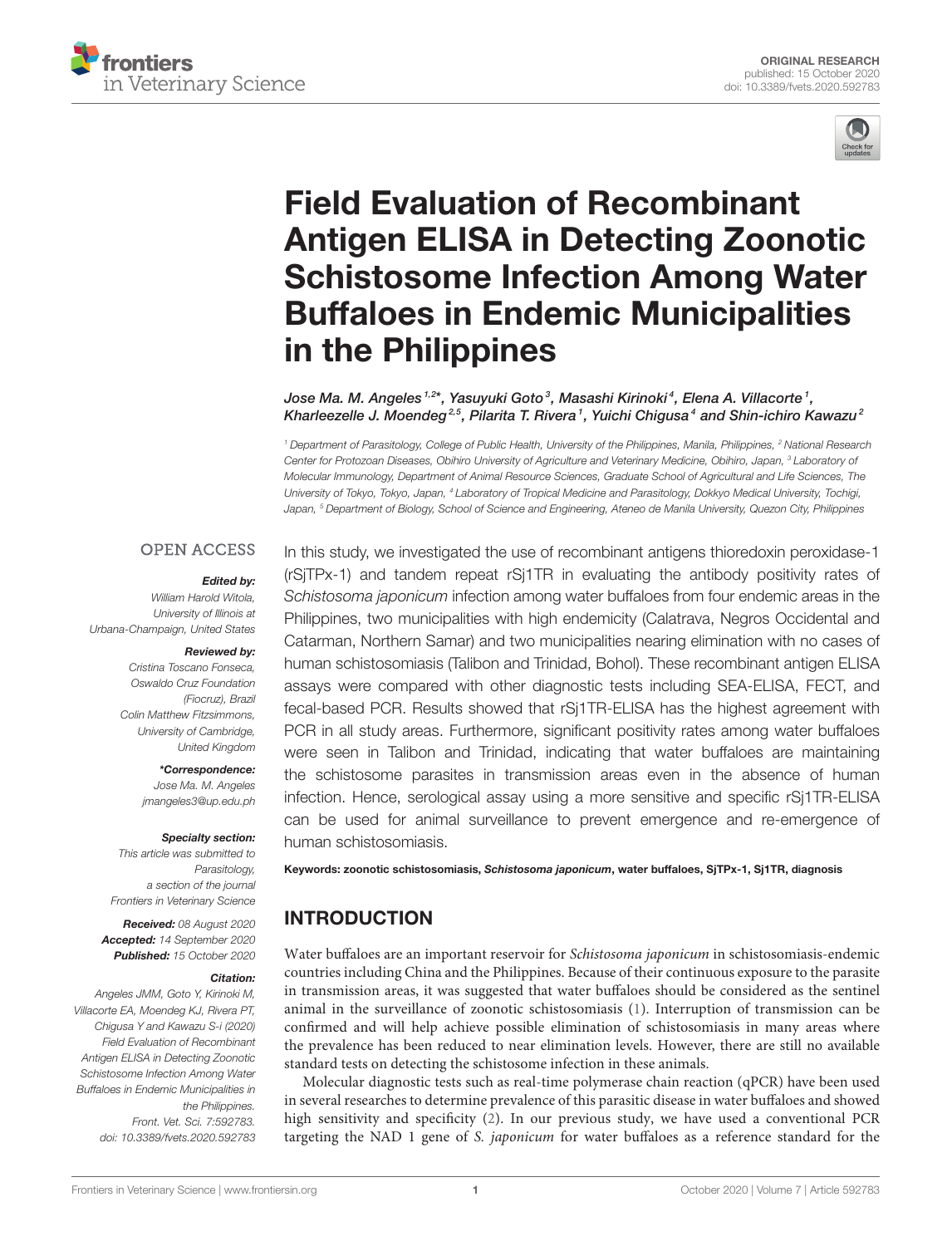serological evaluation of recombinant antigens [\(3\)](#page-7-2). Using fecal samples spiked with S. japonicum eggs, it has a detection limit of one schistosome egg proving its high sensitivity (unpublished data). However, these tests require expertise, costly reagents and equipment that may not be available in remote, endemic areas. On the other hand, a tedious parasitological technique called Danish Bilharziasis Laboratory method (DBL) employing several sieves in catching the schistosome eggs has been recommended as an alternative means of diagnosis in animals [\(4\)](#page-7-3). This method is time-consuming, laborious and cannot be used in large surveys.

Zoonotic schistosomiasis is a chronic parasitic disease and in water buffaloes where exposure to the schistosome parasite in transmission sites is constant and continuous, antibody detection seems to be the most appropriate diagnostic means. However, serological tests using crude antigens cause crossreactions that might lead to false-positives and misdiagnosis, especially in regions where more than one trematode parasite is endemic. The use of parasite specific recombinant proteins therefore will increase the precision and accuracy of serological diagnosis. Moreover, several recombinant antigens detecting anti-schistosome antibodies have shown promising results in previous studies [\(3,](#page-7-2) [5\)](#page-7-4). Prior to this study, we have already identified recombinant thioredoxin peroxidase-1 (rSjTPx-1) and the tandem repeat protein rSj1TR as antigens with good diagnostic potentials for water buffaloes in S. japonicum infection as compared to the crude soluble egg antigen (SEA) using the enzyme-linked immunosorbent assay (ELISA) [\(3\)](#page-7-2). SjTPx-1 and Sj1TR also showed no cross-reaction when tested against samples from goats infected with Fasciola hepatica [\(3\)](#page-7-2). Field evaluation of these recombinant antigen ELISA assays is needed to know the potential diagnostic applicability in the surveillance of zoonotic schistosomiasis among water buffaloes. In this study, we compared the ELISA utilizing rSjTPx-1 and rSj1TR with the parasitological formol-ether concentration technique (FECT) and fecal sample-based PCR in evaluating positivity rates of S. japonicum infection among water buffaloes in several endemic municipalities in the Philippines.

## MATERIALS AND METHODS

## Study Area and Sampling

Serum and fecal samples were collected in the period of March 2012 to April 2014 from water buffaloes in schistosomiasisendemic provinces in the Philippines namely Calatrava, Negros Occidental ( $n = 59$ ), Talibon ( $n = 28$ ) and Trinidad ( $n =$ 32), Bohol and Catarman, Northern Samar ( $n = 49$ ). Human prevalence were recorded in Calatrava to be at least 5% according to a focal survey [\(6\)](#page-7-5) and in Northern Samar with 2.5% based on a nationwide survey [\(7\)](#page-7-6) using Kato-Katz technique. No cases of human schistosomiasis have been reported in Talibon and Trinidad since 2012 based on municipal health records (unpublished data).

## Fecal Sample Analysis

Fecal samples were collected through intrarectal means from the water buffaloes, placed in code-labeled cups and stored with 10% neutralized formalin until use. FECT was performed on

the fecal samples based on previous protocols [\(8\)](#page-7-7). Each fecal sediment from FECT was divided for microscopy and DNA extraction. Three fecal smears were examined microscopically for parasite eggs per sample. On the other hand, DNA extraction was processed using QIAamp DNA Stool Mini Kit (QIAGEN Inc., Valencia, CA, USA) based on the manufacturer's protocol.

Fecal sample-based PCR amplifying a 242 bp mitochondrial marker from a region at position 4,961 within the cox2 gene to position 7,180 within the *nad6* gene was used on the water buffalo fecal samples [\(9\)](#page-7-8). The primer set 5'-GCCGTTACGC TTAGAGCG-3′ forward primer and 5′ -CATCCAAGCCGATTA CCC-3′ reverse primer was utilized. A 20 µl reaction contained 2  $\mu$ l of 10× PCR buffer, 0.6  $\mu$ l of 1.5 mM MgCl<sub>2</sub>, 1.6  $\mu$ l of 2.5 mM dNTP, 0.4  $\mu$ l of each 20 pmol/ $\mu$ l primer, 0.2  $\mu$ l of 5 U/ $\mu$ l Taq DNA polymerase (Takara, Otsu, Japan) and  $2 \mu l$  of template from the fecal DNA isolation. The cycling program used was as follows: initial denaturation at 95℃ for 15 min, followed by 45 cycles of 94◦ C for 30 s denaturation, 63◦ C for 1 min annealing, 72° C for 90 s extension, and a final extension of 72° C for 10 min. After performing the PCR using Veriti 96 Well Thermal Cycler (Applied Biosystems, Carlsbad, CA, USA), the PCR products were separated by electrophoresis in 1.5% agarose gel and sizes were resolved using a 100 bp DNA ladder (Invitrogen, Tokyo, Japan). The bands were then visualized by ethidium bromide staining. PCR reactions were performed in triplicates for every fecal sample and a sample is regarded as positive when at least one reaction showed the 242 bp band in the visualized gel (**[Figure 1](#page-4-0)**).

# ELISA

For the ELISA, SEA and the recombinant proteins rSjTPx-1 and rSj1TR were prepared and used according to our previous paper [\(4\)](#page-7-3). In brief, 96-well microplates (Nunc Maxisorp, Thermo Fisher, Rockland, IL) were sensitized separately with SEA (1 µg/well) or each of the recombinant proteins (200 ng/well). The test sera (0.1 ml) were diluted 200-fold in Tween 20-phosphate buffered solution with 1% bovine serum albumin whereas the secondary antibody (0.1 ml) was diluted in 10,000-fold. Secondary antibody horseradish peroxidase-conjugated Protein G (Rockland Inc., Gilbertsville, PA, USA) and the substrate 3,3',5,5'-tetramethylbenzidine (KPL, Gaithersburg, MD, USA) were used. Optical density (OD) at 450 nm was measured using a microplate reader (MTP-500, Corona Electric, Tokyo, Japan). All the tests were done in triplicates and data represent mean values. A sample was considered positive when the mean absorbance value of each sample was higher than the cut-off value. The cutoff values were calculated as mean plus three standard deviation of the absorbance values from negative samples collected from municipalities in the Philippines known to be non-endemic for schistosomiasis [\(3\)](#page-7-2).

## Statistical Analysis

Diagnostic parameters including the sensitivity, specificity, positive predictive values, negative predictive values, and accuracy were calculated using the field samples. Kappa statistics was used to qualitatively measure the magnitude of the agreement between the tests with fecal sample-based PCR as the reference test [\(10\)](#page-7-9). A kappa value near 1 was interpreted as having a perfect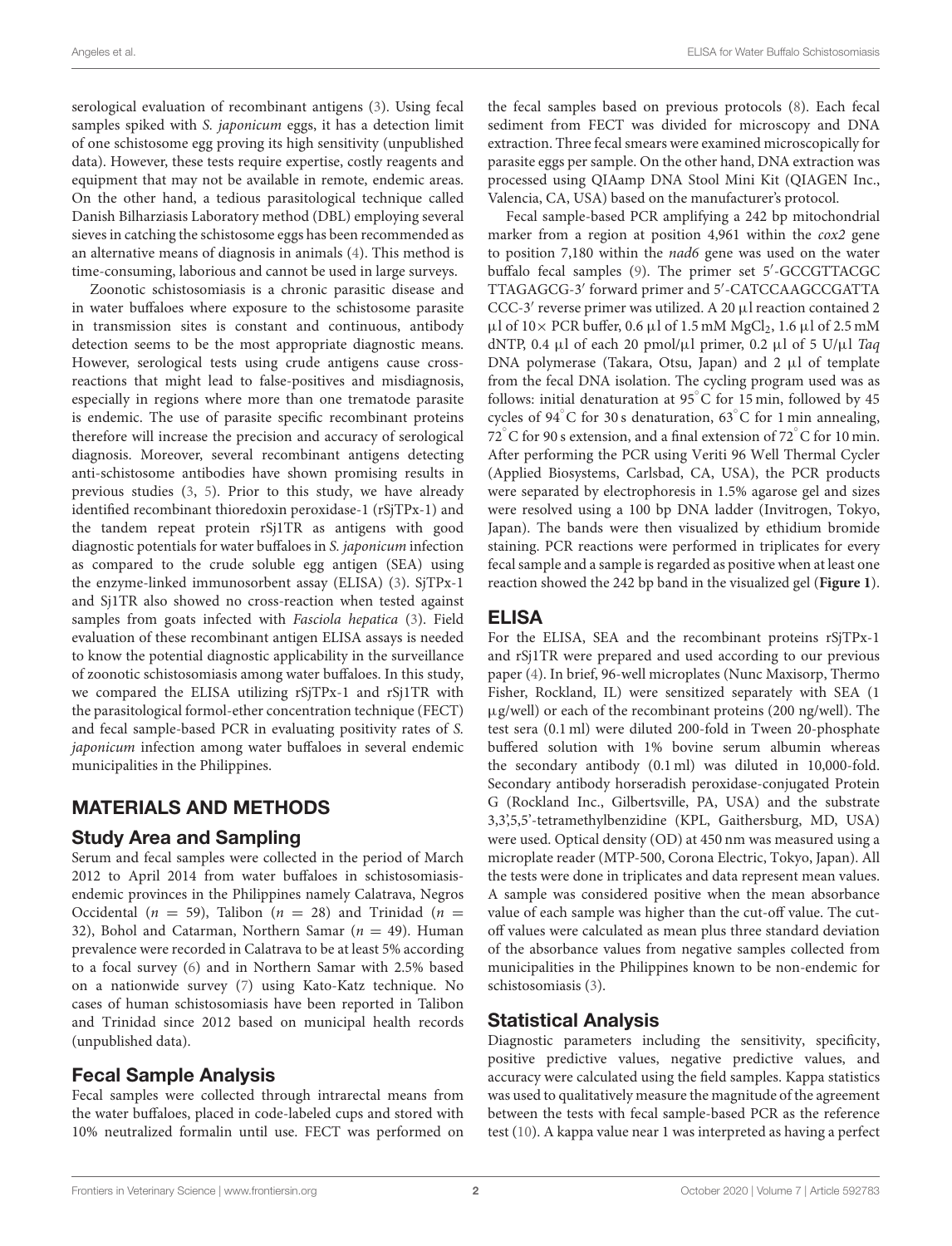

<span id="page-4-0"></span>agreement whereas a value near 0 as just having a less than chance agreement [\(11\)](#page-7-10). All the statistical analyses done were calculated using the statistics software GraphPad (San Diego, CA, USA).

#### Study Ethics

All the owners of the water buffaloes were informed about the background of this study and signed consent forms for the use of their water buffaloes in this study. This study was done according to ethical guidelines for the epidemiological use of animal samples provided by Obihiro University of Agriculture and Veterinary Medicine (Permit No. 23-153 and No. 26-31).

# RESULTS

As shown in **[Table 1](#page-5-0)**, positivity rates for schistosome infection are high in the highly endemic areas of Calatrava ( $x = 27.46$ ) and Catarman ( $x = 45.72$ ). However, there are marked differences in positivity rates in these two municipalities using the sensitive fecal sample-based PCR (49.15, 40.82%) and microscopy (6.78, 20.41%). Furthermore, microscopy detected the lowest number of positive samples among the tests in all the endemic areas examined. While all the microscopy positive samples tested positive for PCR, not all those which tested positive for the PCR were positive by microscopy showing that agreements between the two tests are very low in all these areas except in Talibon. Also, marked positivity rates were seen in Talibon ( $x = 15.71$ ) and Trinidad ( $x = 20.63$ ) where no human cases of schistosomiasis were reported for 2 years prior to the collection.

rSjTPx-1 and rSj1TR were proven to have good diagnostic potentials in our previous studies for water buffalo diagnosis [\(3\)](#page-7-2). rSjTPx-1 also showed remarkable sensitivity and specificity in humans [\(12\)](#page-7-11) and dogs [\(13\)](#page-7-12). These recombinant antigens were used in this study in the ELISA format together with the crude SEA for comparison. The positivity rate on all the tested antigens showed correlation with the infection prevalence in different geographical areas; in the highly endemic municipalities, the antigens showed high positivity rates and vice versa (**[Table 1](#page-5-0)**). In terms of serological reactivity, SEA detected the higher number of positive samples than the other two defined antigens in all these endemic areas except in Calatrava (**[Figure 2](#page-5-1)**).

In our previous evaluation of recombinant diagnostic antigens for water buffaloes, rSjTPx-1 and rSj1TR showed 82.61% sensitivity, 96.67% specificity, and 78.26% sensitivity, 93.33% specificity, respectively as compared to SEA having 97.14% sensitivity and 71.76% specificity [\(3\)](#page-7-2). However, field sensitivity and specificity of rSj1TR-ELISA were shown to be lower in this study with 68.52 and 87.61%, respectively (**[Table 2](#page-6-0)**). The highest among the ELISA was shown in rSj1TR-ELISA with 83.33% sensitivity and 97.35% specificity. Accuracy was also calculated with 92.81% for rSj1TR and 81.44% for rSjTPx-1.

Furthermore, rSj1TR showed the highest agreement with fecal sample-based PCR in all the examined municipalities giving an overall kappa value of 0.818, with a clear contrast to SEA having the lowest agreement with PCR with an overall kappa value of 0.292 (**[Table 3](#page-6-1)**).

## **DISCUSSION**

In this study, we have compared rSjTPx-1 ELISA and rSj1TR ELISA with SEA-ELISA, FECT and PCR in determining the positivity rates of the water buffaloes in four endemic areas in the Philippines. The highest positivity rate was seen in SEA-ELISA, but it was known that crude antigens like SEA have low specificity and could cause cross-reaction with other parasitic diseases in both humans [\(12\)](#page-7-11) and animals [\(3,](#page-7-2) [13\)](#page-7-12).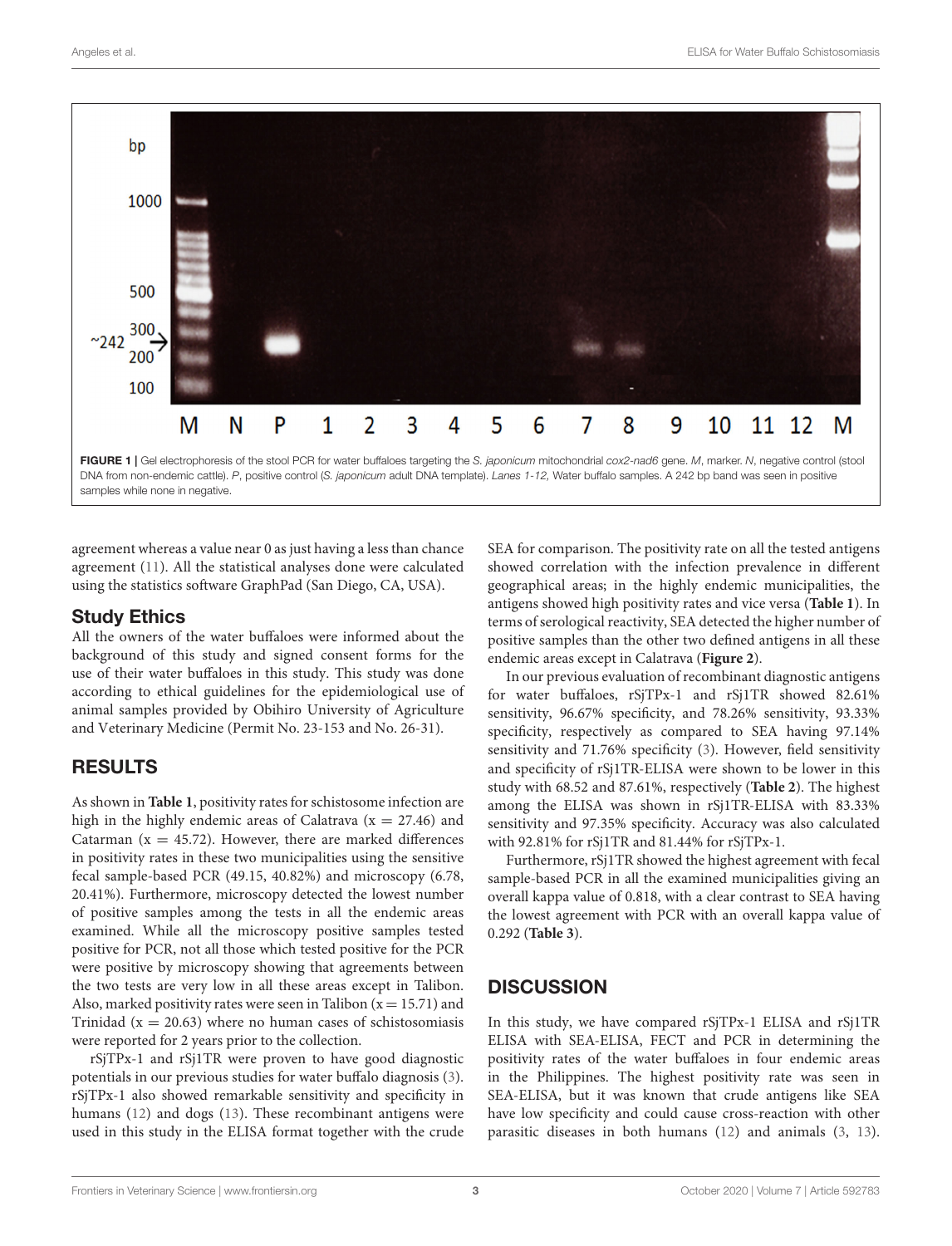| <b>Diagnostic tests</b>        | Calatrava $n = 59$  |                               | Catarman $n = 49$ |                               | Talibon $n = 28$    |                               | Trinidad $n = 32$   |                               |
|--------------------------------|---------------------|-------------------------------|-------------------|-------------------------------|---------------------|-------------------------------|---------------------|-------------------------------|
|                                | No. of<br>positives | Positivity rate No. of<br>(%) | positives         | <b>Positivity rate</b><br>(%) | No. of<br>positives | <b>Positivity rate</b><br>(%) | No. of<br>positives | <b>Positivity rate</b><br>(%) |
| Microscopy                     | $\overline{4}$      | 6.78                          | 10                | 20.41                         | 2                   | 7.14                          | 2                   | 6.25                          |
| <b>SEA-ELISA</b>               | 15                  | 25.42                         | 34                | 69.39                         | $\mathbf{L}$        | 39.29                         | 14                  | 43.75                         |
| Si1TR-ELISA                    | 21                  | 35.59                         | 19                | 38.78                         | 3                   | 10.71                         | 6                   | 18.75                         |
| SiTPx-1-ELISA                  | 12                  | 20.34                         | 29                | 59.18                         | $\overline{4}$      | 14.29                         |                     | 21.88                         |
| Stool PCR                      | 29                  | 49.15                         | 20                | 40.82                         | 2                   | 7.14                          | $\overline{4}$      | 12.50                         |
| Mean positivity<br>rates $(x)$ |                     | 27.46                         |                   | 45.72                         |                     | 15.71                         |                     | 20.63                         |

<span id="page-5-0"></span>TABLE 1 | Positivity rate of schistosome infection among the water buffaloes in selected endemic municipalities using different diagnostic tests.



<span id="page-5-1"></span>In addition, SEA-ELISA cannot distinguish past and present infection. This is a clear contrast with rSjTPx-1 and rSj1TR which brought negative results in human sera collected 1 year after praziquantel treatment in our previous study [\(12\)](#page-7-11) suggesting that these recombinant antigens are useful in detecting active human schistosomiasis. However, this may not be the case in water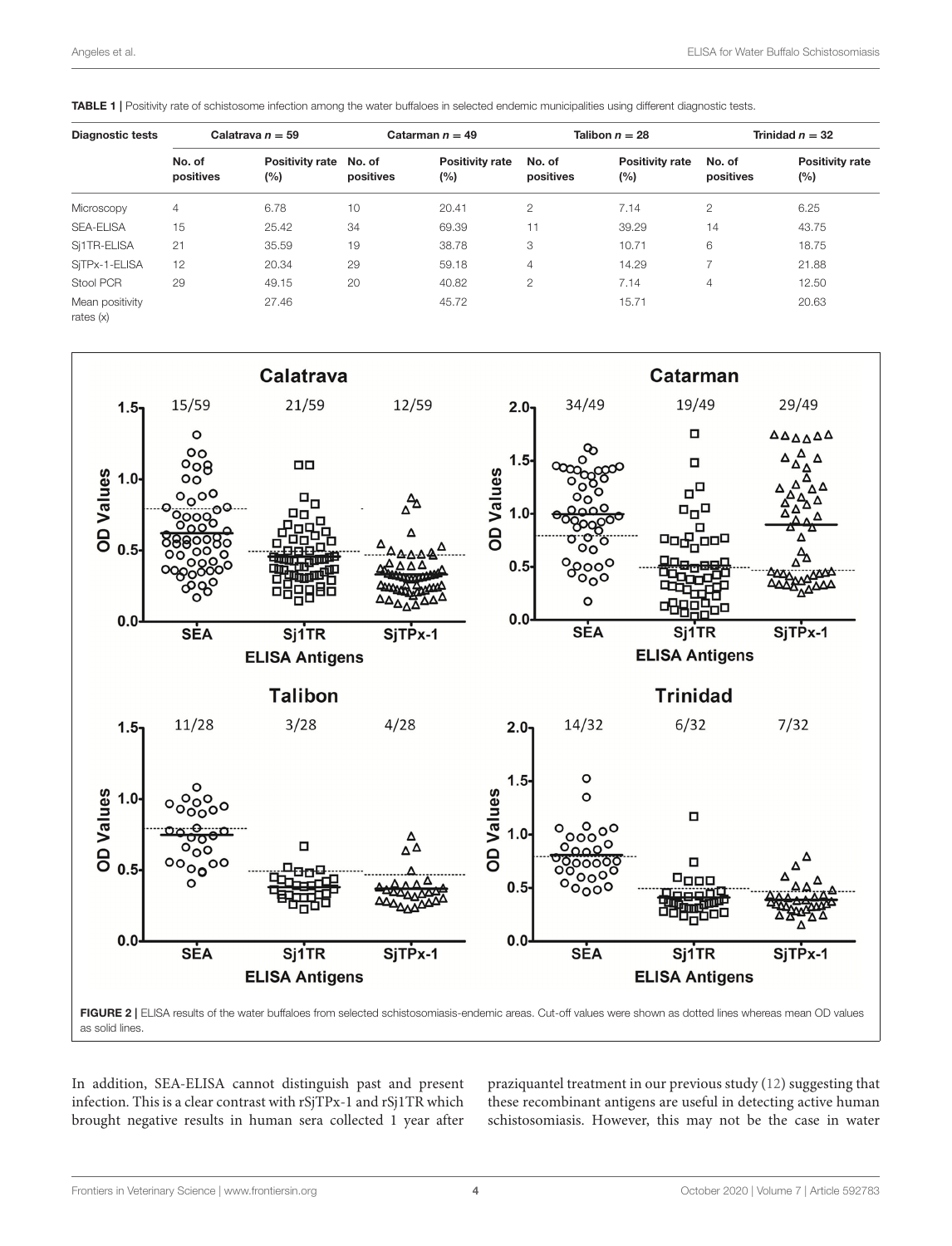<span id="page-6-0"></span>TABLE 2 | Statistical analysis of the diagnostic potentials of ELISA using SEA and recombinant antigens rSjTPx-1 and rSj1TR\*.

|                               | <b>SEA-ELISA</b> | rSi1TR-ELISA | rSjTPx-1-ELISA |
|-------------------------------|------------------|--------------|----------------|
| Sensitivity (%)               | 70.37            | 83.33        | 68.52          |
| Specificity (%)               | 69.03            | 97.35        | 87.61          |
| Positive predictive value (%) | 52.05            | 93.75        | 72.55          |
| Negative predictive value (%) | 82.98            | 92.44        | 85.34          |
| Accuracy (%)                  | 69.46            | 92.81        | 81.44          |

\**All the diagnostic parameters used were calculated using the statistics software GraphPad. Stool PCR served as the reference test.*

<span id="page-6-1"></span>TABLE 3 | Statistical agreement of the diagnostic tests in selected schistosomiasis-endemic municipalities.

| Endemic<br>municipalities | Kappa values*     |                  |             |               |  |  |  |
|---------------------------|-------------------|------------------|-------------|---------------|--|--|--|
|                           | <b>Microscopy</b> | <b>SEA-ELISA</b> | Si1TR-ELISA | SiTPx-1-ELISA |  |  |  |
| Catarman                  | 0.542             | 0.314            | 0.914       | 0.645         |  |  |  |
| Calatrava                 | 0.140             | 0.316            | 0.727       | 0.281         |  |  |  |
| Talibon                   | 1.000             | 0.213            | 0.781       | 0.632         |  |  |  |
| Trinidad                  | 0.636             | 0.310            | 0.765       | 0.676         |  |  |  |
| Total                     | 0.396             | 0.292            | 0.818       | 0.520         |  |  |  |

\**Kappa values were calculated using the statistics software GraphPad. Stool PCR served as the reference test.*

buffaloes that are known to experience the self-cure phenomenon [\(14\)](#page-7-13) as well as a steady exposure to the parasite that might greatly affect their immunological profile. A more intensive study should therefore be done to clearly validate the use of these recombinant antigens in detecting active cases of schistosome infection in water buffaloes.

Our results showed microscopy to have the lowest positivity rates among the water buffaloes in the study areas. On the other hand, all the schistosome egg positive samples were also positive with fecal sample-based PCR thus verifying the sensitivity of the PCR in detecting schistosomiasis even in areas where infection intensity is low. Among the recombinant antigens, rSj1TR showed the highest field sensitivity, specificity and agreement with the PCR suggesting its better suitability as a diagnostic antigen in the water buffalo surveillance than the other antigens used. Interestingly, there were samples tested positive for the recombinant antigen ELISA but not in PCR. This could be explained by individuals who are not excreting eggs seen at the early stages of the disease or those with very low egg burden [\(15\)](#page-7-14) and with the large day-to-day variation in the egg output [\(16,](#page-7-15) [17\)](#page-7-16). This has emphasized the advantage of antibody testing over molecular techniques in the diagnosis of schistosome infection. For ease of use, rSj1TR should be tested in future studies in lateral flow format to develop a sensitive and specific rapid diagnostic test for zoonotic schistosomiasis.

Our results indicate a marked positivity among the water buffaloes tested in near elimination areas of Talibon and Trinidad where no human cases have been recorded since 2012. Presence of the schistosome parasite in the bovine hosts poses a threat in the human schistosomiasis elimination. As seen in the previously controlled areas of Anhui and Sichuan provinces of China, re-emergence of schistosomiasis in humans was significantly attributed to the high prevalence of schistosome infection among cows and water buffaloes [\(18,](#page-8-0) [19\)](#page-8-1). This threat can possibly be avoided by setting up a sensitive animal surveillance system that can detect infection in animals for prompt intervention. Hence, animals serving as sources of infection can be treated properly preventing any further contamination of the environment with the schistosome eggs that can start transmission anew.

Also, the presence of the parasites in the water buffaloes suggest the underestimation of the human prevalence in the surveys done using the less sensitive Kato-Katz technique [\(20\)](#page-8-2). The intensive mass drug administration done in the endemic areas have resulted to infected individuals to manifest low intensity of infection [\(21\)](#page-8-3). This greatly affects the diagnostic performance of stool based diagnostic assays such as Kato-Katz and indicate the need for more sensitive diagnostic tests to be used in such conditions. In addition, our results showed that the positivity rates in the rSj1TR-ELISA is directly proportional with the level of human prevalence in the four municipalities. This is also true for rSjTPx-1-ELISA except for the samples from Calatrava, Negros Occidental. As SjTPx-1 is only one of the detoxifying agents against hydrogen peroxide in helminths [\(22\)](#page-8-4), its expression levels for each geographical isolate should be analyzed. This might affect its antigenicity and results to low antibody levels in some groups of water buffaloes as seen in the Calatrava samples.

The possibility of genetic and strain differences between human and animal schistosomes cannot be discounted and should be further explored through molecular means. Nonetheless, our results showing positivity for schistosome parasites among the examined water buffaloes in Talibon and Trinidad still prove that in near elimination areas, human cases may be zero but animal infections may constantly persist, and continue to perpetuate the transmission of schistosomiasis. Hence, animal surveillance using a more sensitive and specific test should be done as means of regularly monitoring animal infection. And in such cases should the water buffaloes be found positive with the schistosome parasites as seen in the municipalities of Talibon and Trinidad in this study, investigation of the transmission sites including the examination of the snail intermediate hosts must be done to see the entire epidemiological picture of the disease in the area. Based on this information, the local health and veterinary agencies can come up with the appropriate control measures to be pursued such as selective bovine chemotherapy [\(23,](#page-8-5) [24\)](#page-8-6) and isolation of the infected water buffaloes to possibly stop transmission.

# **CONCLUSION**

rSj1TR has shown to be a better ELISA antigen than rSjTPx-1 in the field evaluation for schistosomiasis detection among water buffaloes. Results showed that rSjTPx-1 ELISA has higher agreement with fecal sample-based PCR than microscopy.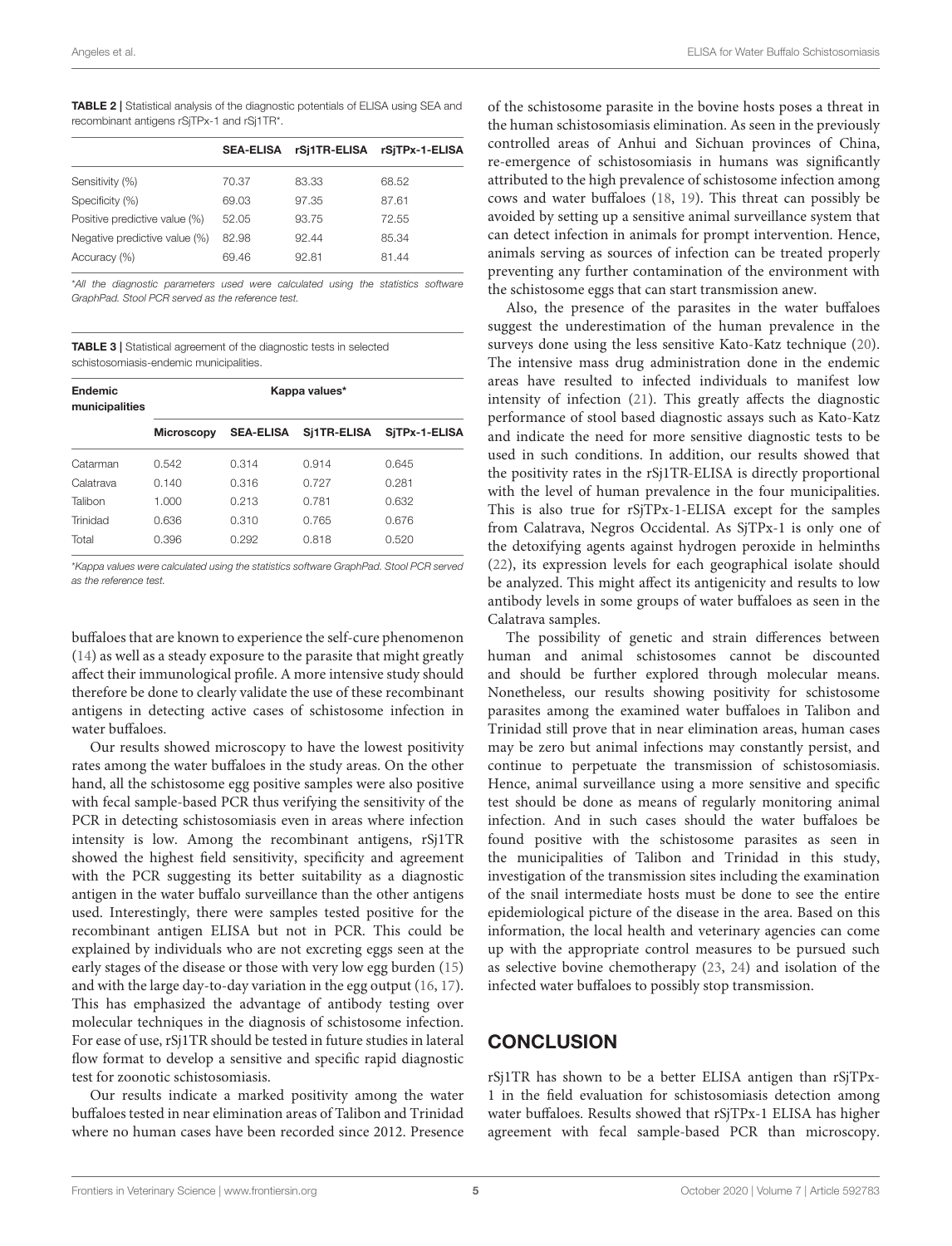Serological tests therefore using recombinant antigens may be useful for the detection of schistosome infection in water buffaloes, if fecal sample-based PCR will not be feasible and available. They should be included in the animal surveillance of the national schistosomiasis control program to ensure elimination and prevent emergence and re-emergence of this parasitic disease.

# DATA AVAILABILITY STATEMENT

The raw data supporting the conclusions of this article will be made available by the authors, without undue reservation.

## ETHICS STATEMENT

The animal study was reviewed and approved by Obihiro University of Agriculture and Veterinary Medicine. Written informed consent was obtained from the owners for the participation of their animals in this study.

# AUTHOR CONTRIBUTIONS

JA, YG, and S-iK conceived and designed the study. JA, EV, KM, PR, and S-iK collected the samples. JA performed the antigen evaluation and analysis. YG, MK, and YC contributed in the data analysis. JA and S-iK prepared the initial draft of the manuscript. All authors read and approved the final manuscript.

# **REFERENCES**

- <span id="page-7-0"></span>1. Angeles JM, Leonardo LR, Goto Y, Kirinoki M, Villacorte EA, Hakimi H, et al. Water buffalo as sentinel animals for schistosomiasis surveillance. Bull World Health Organ. (2015) 93:511–2. doi: [10.2471/BLT.14.143065](https://doi.org/10.2471/BLT.14.143065)
- <span id="page-7-1"></span>2. Wu HW, Qin YF, Chu K, Meng R, Liu Y, McGarvey ST, et al. High prevalence of Schistosoma japonicum infection in water buffaloes in the Philippines assessed by real-time polymerase chain reaction. Am J Trop Med Hyg. (2010) 82:646–52. doi: [10.4269/ajtmh.2010.09-0638](https://doi.org/10.4269/ajtmh.2010.09-0638)
- <span id="page-7-2"></span>3. Angeles JM, Goto Y, Kirinoki M, Asada M, Leonardo LR, Rivera PT, et al. Utilization of ELISA using thioredoxin peroxidase-1 and tandem repeat proteins for diagnosis of Schistosoma japonicum infection among water buffaloes. PLoS Negl Trop Dis. (2012) 6:e1800. doi: [10.1371/journal.pntd.0001800](https://doi.org/10.1371/journal.pntd.0001800)
- <span id="page-7-3"></span>4. Fernandez TJ, Jr, Tarafder MR, Balolong E, Jr, Joseph L, Willingham AL, III, Bélisle P, et al. Prevalence of Schistosoma japonicum infection among animals in fifty villages of Samar province, the Philippines. Vector Borne Zoonotic Dis. (2007) 7:147–55. doi: [10.1089/vbz.2006.0565](https://doi.org/10.1089/vbz.2006.0565)
- <span id="page-7-4"></span>5. Cheng PC, Tsaihong JC, Lee KM. Application of recombinant Sjc26GST for serodiagnosis of Schistosoma japonicum infection in water buffalo (Bos buffelus). Vet Parasitol. [\(2007\) 150:314–20. doi: 10.1016/j.vetpar.2007.](https://doi.org/10.1016/j.vetpar.2007.09.022) 09.022
- <span id="page-7-5"></span>6. Leonardo L, Rivera P, Saniel O, Solon JA, Chigusa Y, Villacorte E, et al. New endemic foci of schistosomiasis infections in the Philippines. Acta Trop. (2015) 141(Pt B):354–60. doi: [10.1016/j.actatropica.2013.03.015](https://doi.org/10.1016/j.actatropica.2013.03.015)
- <span id="page-7-6"></span>7. Leonardo LR, Rivera P, Saniel O, Villacorte E, Crisostomo B, Hernandez L, et al. Prevalence survey of schistosomiasis in Mindanao and the Visayas, The Philippines. Parasitol Int. (2008) 57:246–51. doi: [10.1016/j.parint.2008.04.006](https://doi.org/10.1016/j.parint.2008.04.006)
- <span id="page-7-7"></span>8. Allen AVH, Ridley DS. Further observations on the formol-ether concentration technique for faecal parasites. J Clin Pathol. (1970) 23:545–46. doi: [10.1136/jcp.23.6.545](https://doi.org/10.1136/jcp.23.6.545)

## FUNDING

This study was supported in part by a grant from Global COE Program from the Japanese Ministry of Education, Science, Sports, Culture and Technology; Grant H23-Shinkosaiko-014 for research on emerging and re-emerging infectious diseases from the Ministry of Health, Labour and Welfare of Japan; a Grant-in-Aid for Scientific Research (24405044 to S-iK and 23689024 to YG) from the Japan Society for the Promotion of Science (JSPS) and JSPS Postdoctoral Fellowship for Foreign Researchers (P14088 to JA); and A-STEP Grant (AS232Z00111F to YG) from the Japan Science and Technology Agency.

## ACKNOWLEDGMENTS

We are deeply grateful to the farmers, veterinary and health officials, the provincial and local governments of the municipalities of Calatrava, Negros Occidental, Talibon and Trinidad, Bohol and Catarman, Northern Samar, Philippines for accommodating and providing us the water buffaloes examined in this study; Dr. Lydia R. Leonardo, Imelda Pates, Gregorio Leano, Alvin Karl Leonardo, Raymund Solitario, Ian Kim Tabios and Pebbles Grayle Tamayo of the Department of Parasitology, College of Public Health, University of the Philippines, Manila, Philippines for assisting in the sampling and experiments done in the Philippines.

- <span id="page-7-8"></span>9. Gobert GN, Chai M, Duke M, McManus DP. Copro-PCR based detection of Schistosoma eggs using mitochondrial DNA markers. Mol Cell Probes. (2010) 19:250–4. doi: [10.1016/j.mcp.2005.01.006](https://doi.org/10.1016/j.mcp.2005.01.006)
- <span id="page-7-9"></span>10. Cohen J. A coefficient of agreement for nominal scales. Educ Psych Measurement. (1960) 20:37–46. doi: [10.1177/001316446002000104](https://doi.org/10.1177/001316446002000104)
- <span id="page-7-10"></span>11. Viera AJ, Garrett JM. Understanding interobserver agreement; the kappa statistic. Fam Med. (2005) 37:360–3. Available online at: [https://famme](https://fammedarchives.blob.core.windows.net/imagesandpdfs/fmhub/fm2005/May/Anthony360.pdf) [darchives.blob.core.windows.net/imagesandpdfs/fmhub/fm2005/May/Antho](https://fammedarchives.blob.core.windows.net/imagesandpdfs/fmhub/fm2005/May/Anthony360.pdf) [ny360.pdf](https://fammedarchives.blob.core.windows.net/imagesandpdfs/fmhub/fm2005/May/Anthony360.pdf)
- <span id="page-7-11"></span>12. Angeles JM, Goto Y, Kirinoki M, Leonardo L, Tongol-Rivera P, Villacorte E, et al. Human antibody response to thioredoxin peroxidase-1 and tandem repeat proteins as immunodiagnostic antigen candidates for Schistosoma japonicum infection. Am J Trop Med Hyg. (2011) 85:674– 9. doi: [10.4269/ajtmh.2011.11-0245](https://doi.org/10.4269/ajtmh.2011.11-0245)
- <span id="page-7-12"></span>13. Angeles JM, Goto Y, Kirinoki M, Leonardo LR, Moendeg KJ, Ybañez AP, et al. Detection of canine Schistosoma japonicum infection using recombinant thioredoxin peroxidase-1 and tandem repeat proteins. J Vet Med Sci. (2019) 81:1413–8. doi: [10.1292/jvms.19-0126](https://doi.org/10.1292/jvms.19-0126)
- <span id="page-7-13"></span>14. Li YS, McManus DP, Lin DD, Williams GM, Harn DA, Ross AG, et al. The Schistosoma japonicum self-cure phenomenon in water buffaloes: potential impact on the control and elimination of schistosomiasis in China. Int J Parasitol. (2014) 44:167–71. doi: [10.1016/j.ijpara.2013.10.007](https://doi.org/10.1016/j.ijpara.2013.10.007)
- <span id="page-7-14"></span>15. Gray DJ, Ross AG, Li YS, McManus DP. Diagnosis and management of schistosomiasis. BMJ. (2011) 342:d2651. doi: [10.1136/bmj.d2651](https://doi.org/10.1136/bmj.d2651)
- <span id="page-7-15"></span>16. Cheever AW, Macedonia JG, Mosimann JE, Cheever EA. Kinetics of egg production and egg excretion by Schistosoma mansoni and S. japonicum in mice infected with a single pair of worms. Am J Trop Med Hyg. (1994) 50:281–95. doi: [10.4269/ajtmh.1994.50.281](https://doi.org/10.4269/ajtmh.1994.50.281)
- <span id="page-7-16"></span>17. Engels D, Sinzinkayo E, Gryseels B. Day-to-day egg count fluctuation in Schistosoma mansoni infection and its operational implications. Am J Trop Med Hyg. (1996) 54:319–24. doi: [10.4269/ajtmh.1996.54.319](https://doi.org/10.4269/ajtmh.1996.54.319)